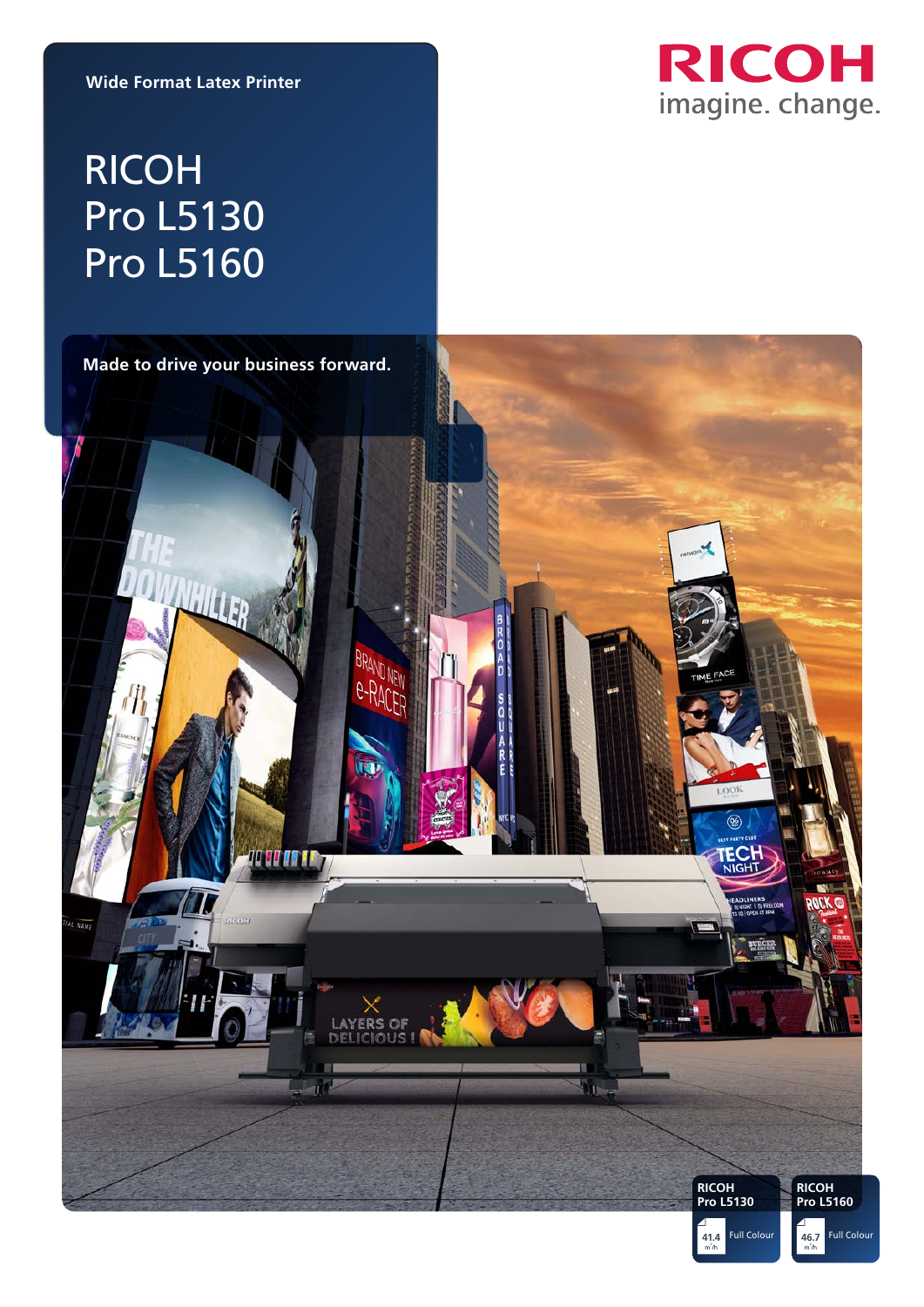## **Drive improved productivity and profitability**

The RICOH Pro L5100 Series Wide Format Latex Printer is designed for demanding production environments that require the versatility of a high-speed system with superior capabilities suitable for both durable outdoor signage and high-resolution indoor graphics. Deliver exceptional image quality, vibrant colors, high opacity whites and rich blacks with a maximum resolution of 1,200  $\times$ 1,200 dpi. This system supports media up to 64" wide and features three staggered Ricoh industrialgrade printheads for years of predictable, precise results. Print at speeds up to 46.7 m<sup>2</sup>/h in production mode and for jobs that require fine detail at a close viewing range, operate at speeds up to 25 m<sup>2</sup>/h. Ricoh's AR2 Latex Inks are instantly dry and scratch resistant, ready for immediate finishing and handling. Offering easy operation and automated daily maintenance, the RICOH Pro L5100 Series enables your business to keep pace with tight deadlines and seasonal demands.

#### **It's all about the applications**

From traditional signage to cutting-edge applications, the RICOH Pro L5100 Series allows you to integrate true media versatility with high image quality to help you maximize profitability. Expand your customer base with support for posters, banners, signs, decals, window graphics, vehicle graphics, POP displays, floor graphics, textiles/soft signage, wall coverings, fine art prints, packaging proofs and more.

#### **Take advantage of fast-cure latex Inks**

Ricoh's second generation AR Latex Inks are cured and scratch-resistant as soon as they exit the printer, ready for immediate finishing or installation. Unlike solvent inks, there is no out-gassing required. Ricoh's GREENGUARDcertified latex inks have a very low odor and require no special ventilation, making them safer for your operators, customers and the environment. These latex inks are ideal for installation in locations where prints utilizing solventbased inks are unsuitable, like healthcare, hospitality and education facilities.





#### **Rely on industrial-grade printheads**

449911

The RICOH Pro L5100 Series utilizes Ricoh's industrial grade MH5441 printheads designed for an extended service life while ensuring day-one image quality over time. Variabledrop volume capability allows the creation of a range of drop sizes for stunning images, sharp text and smooth tonal transitions.

SALE

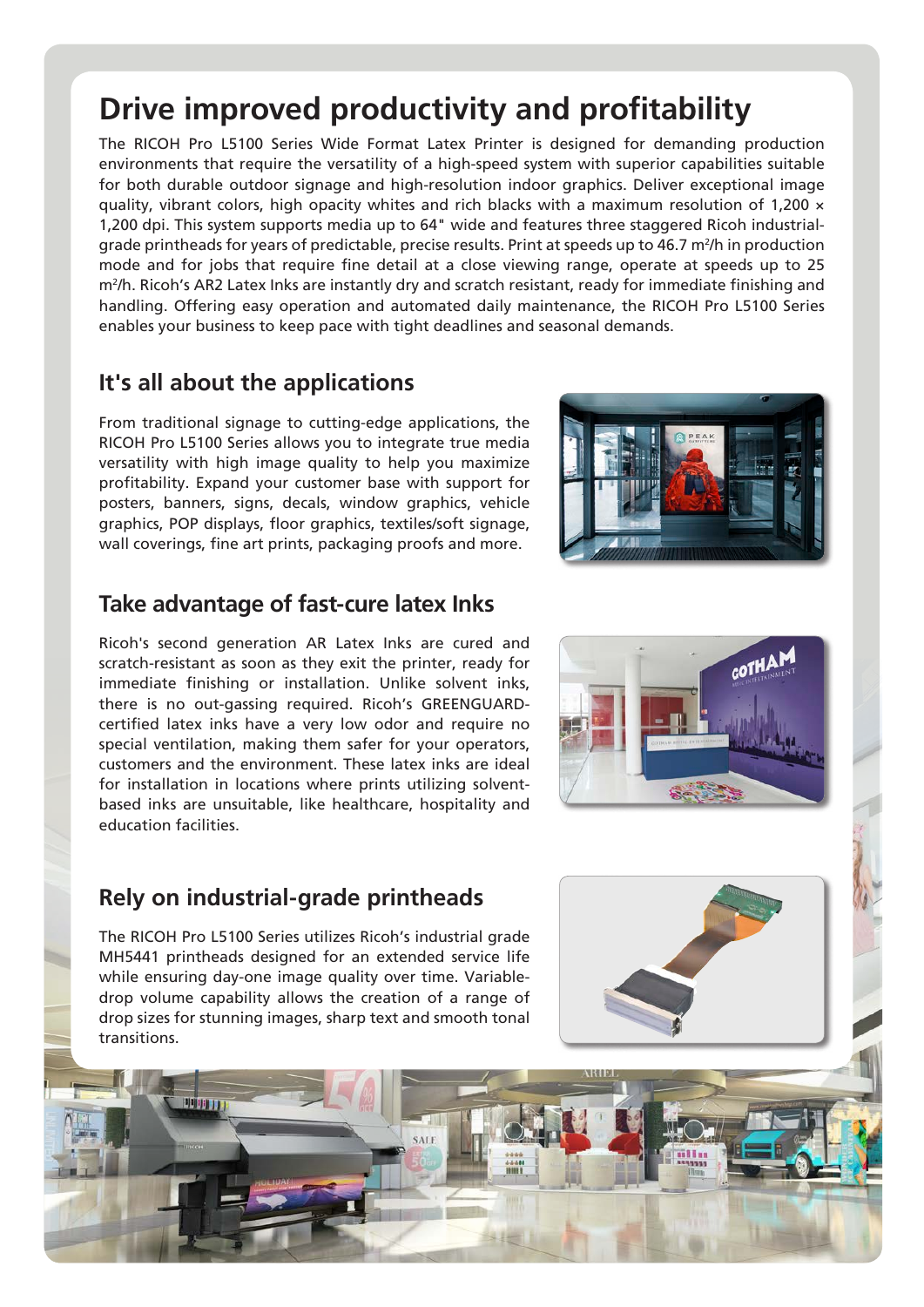#### **Deliver superior image quality with CMYK or CMYK plus white printing**

Drive repeat business by delivering vibrant colors, and rich, dense blacks. Variable-drop technology ensures sharp, accurate text, natural skin tones and smooth gradations with a maximum resolution of  $1,200 \times 1,200$  dpi. Configure the RICOH Pro L5100 Series with white ink to expand your capabilities to clear and colored media. Flood white ink to make colors pop, use white as an eye-catching spot color, or take advantage of white as a mid-layer for day/night applications.



### **Media versatility for more profitable applications**

The RICOH Pro L5100 Series can handle a wide variety of traditional signage substrates and offers support for 2-inch and 3-inch roll cores up to 55 kgs. Print on pressure-sensitive vinyl, banner, canvas, paper, backlit/clear films, textiles and more. Broaden your revenue streams when you have more media choices for indoor and outdoor installation. Increase your bottom line and capture more of the market with high-margin applications for retail, events, trade shows, seasonal promotions and more.

#### **Automate PDF workflows for ultimate control**

RIP jobs fast, automate repetitive tasks and make it easier to get from PDFs to a finished product. Onyx RIPCenter software comes included with the RICOH Pro L5100 Series and provides a full 64-bit platform with the latest Adobe® PDF Print Engine and a proprietary color engine featuring color-managed previews to help ensure what comes out of the printer matches your expectations. Get up and running in minutes with an intuitive interface and tools to help you streamline job prep, reduce errors and minimize material waste.

#### **Simple to use, easy to maintain**

The RICOH Pro L5100 Series features a large, intuitive color touch panel for easy operation and features a pull-out media feed system for ease of use when loading media. Maximize uptime and performance with the automated daily maintenance system, reducing operator intervention and ensuring reliable consistent results. Unattended device management is made simple with the optional Attention Light, that can be seen from virtually any view in your shop, or remotely access job processing status, remaining media and network settings with Web Image Monitor for optimal performance.